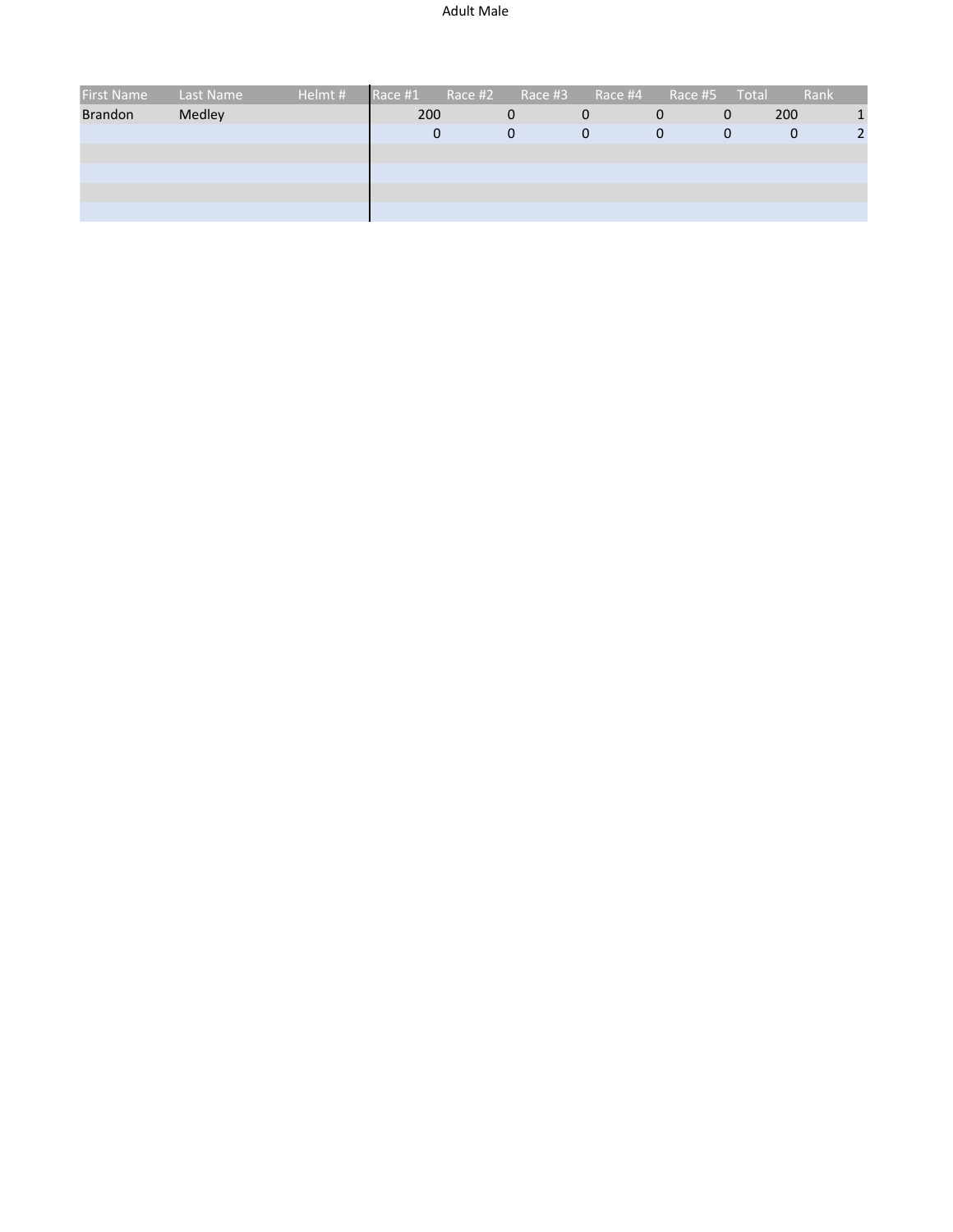| <b>First Name</b> | Last Name       | Helmt # | Race #1 | Race #2 | Race #3 | Race #4 | Race #5 | Total | Rank |    |
|-------------------|-----------------|---------|---------|---------|---------|---------|---------|-------|------|----|
| Hudson            | <b>Burnette</b> |         | 200     |         | 0       |         |         | Ü     | 200  |    |
| Ben               | Toth            |         | 199     |         | 0       |         |         | 0     | 199  | ົາ |
|                   |                 |         |         |         |         |         |         |       |      |    |
|                   |                 |         |         |         |         |         |         |       |      |    |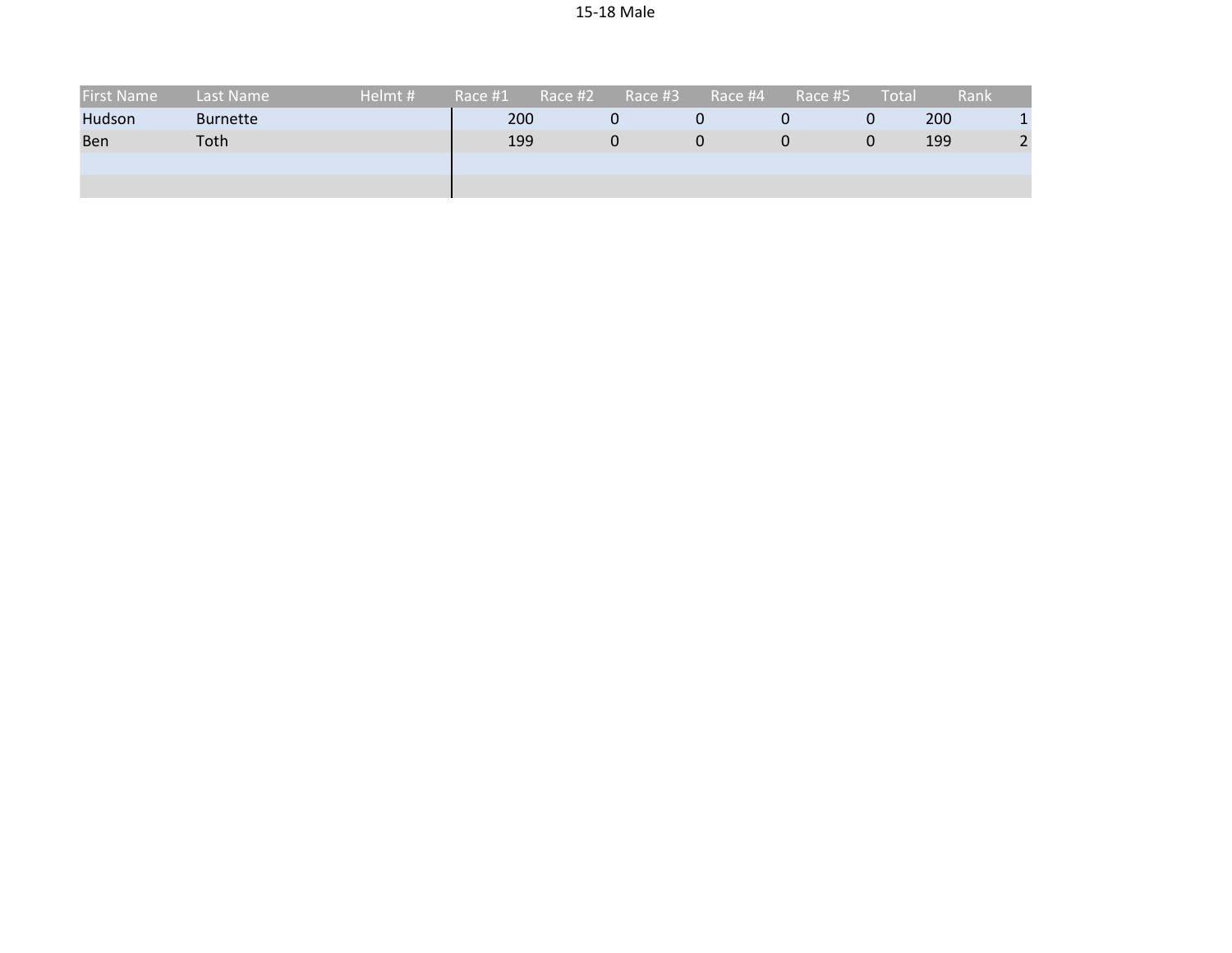| <b>First Name</b> | Last Name | Helmt # | Race #1 | Race #2 | Race #3        | Race #4 | Race #5 | Total | Rank |  |
|-------------------|-----------|---------|---------|---------|----------------|---------|---------|-------|------|--|
| Jaxon             | Grossman  | 0       | 200     |         | $\overline{0}$ | 0       | 0       | 0     | 200  |  |
|                   |           | 0       |         | 0       | $\mathbf{0}$   | 0       | 0       | 0     | 0    |  |
|                   |           |         |         | 0       | $\mathbf 0$    | 0       | 0       | 0     | 0    |  |
|                   |           |         |         |         |                |         |         |       |      |  |
|                   |           |         |         |         |                |         |         |       |      |  |
|                   |           |         |         |         |                |         |         |       |      |  |
|                   |           |         |         |         |                |         |         |       |      |  |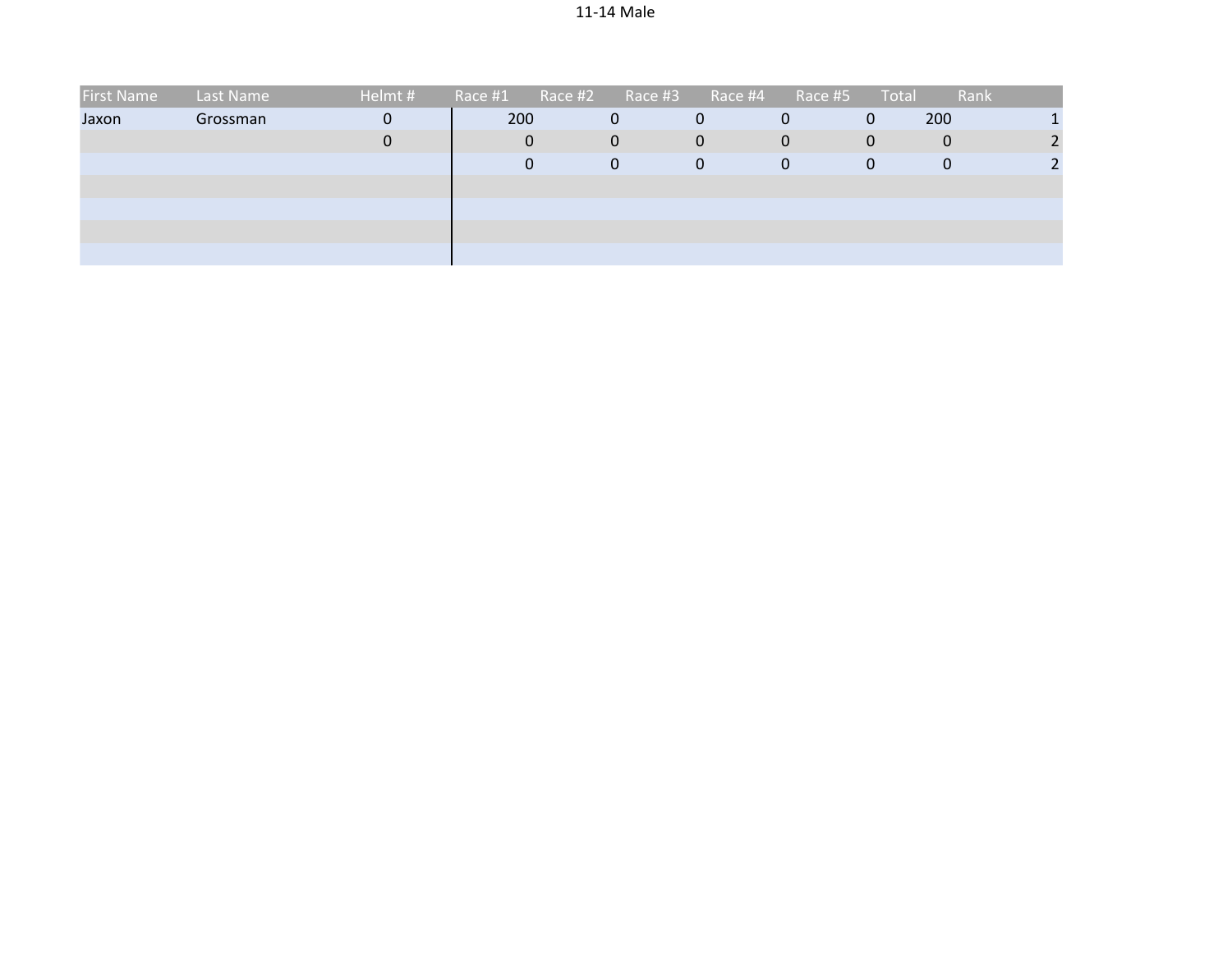## 10 and Under Boys

| <b>First Name</b> | Last Name | Helmt # | Race #1 | Race #2 | Race #3' | Race #4 | Race #5 | Tota | Rank |            |
|-------------------|-----------|---------|---------|---------|----------|---------|---------|------|------|------------|
| <b>Blake</b>      | Dowell    |         | 199     |         |          |         |         |      | 199  |            |
| Lincoln           | Grossman  |         | 200     |         |          |         |         |      | 200  |            |
| Everett           | Eveslage  |         | 198     |         |          |         |         |      | 198  | $\sqrt{2}$ |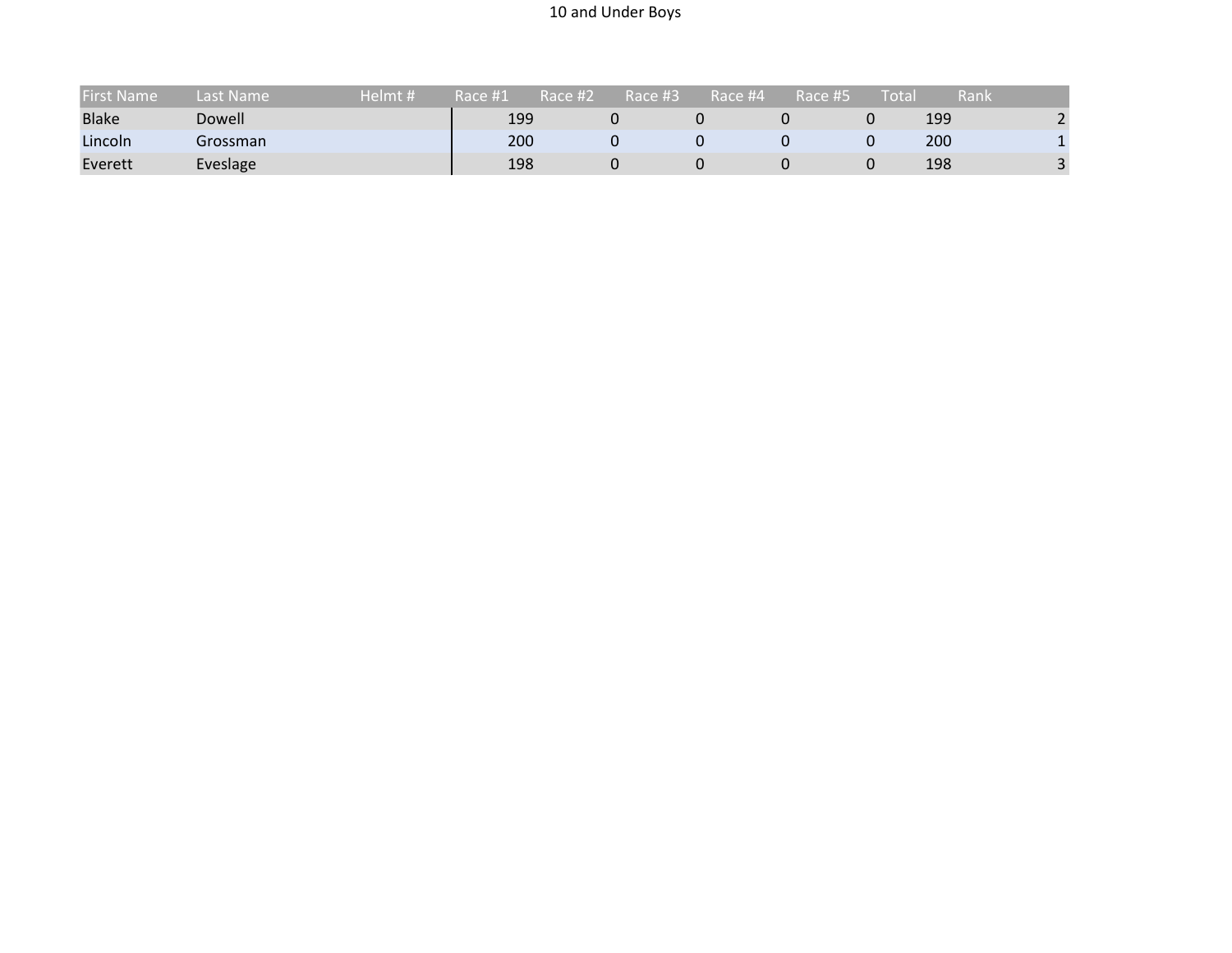Strider

| Column1 | Last Name | Helmt # | Race #1 | Race #2 | Race #3' | Race #4 | Race #5 | Total | .Rank |  |
|---------|-----------|---------|---------|---------|----------|---------|---------|-------|-------|--|
| Ellie   | Grossman  |         | 199     |         |          |         |         |       | 199   |  |
| Grayson | Dowell    |         | 200     |         |          |         |         |       | 200   |  |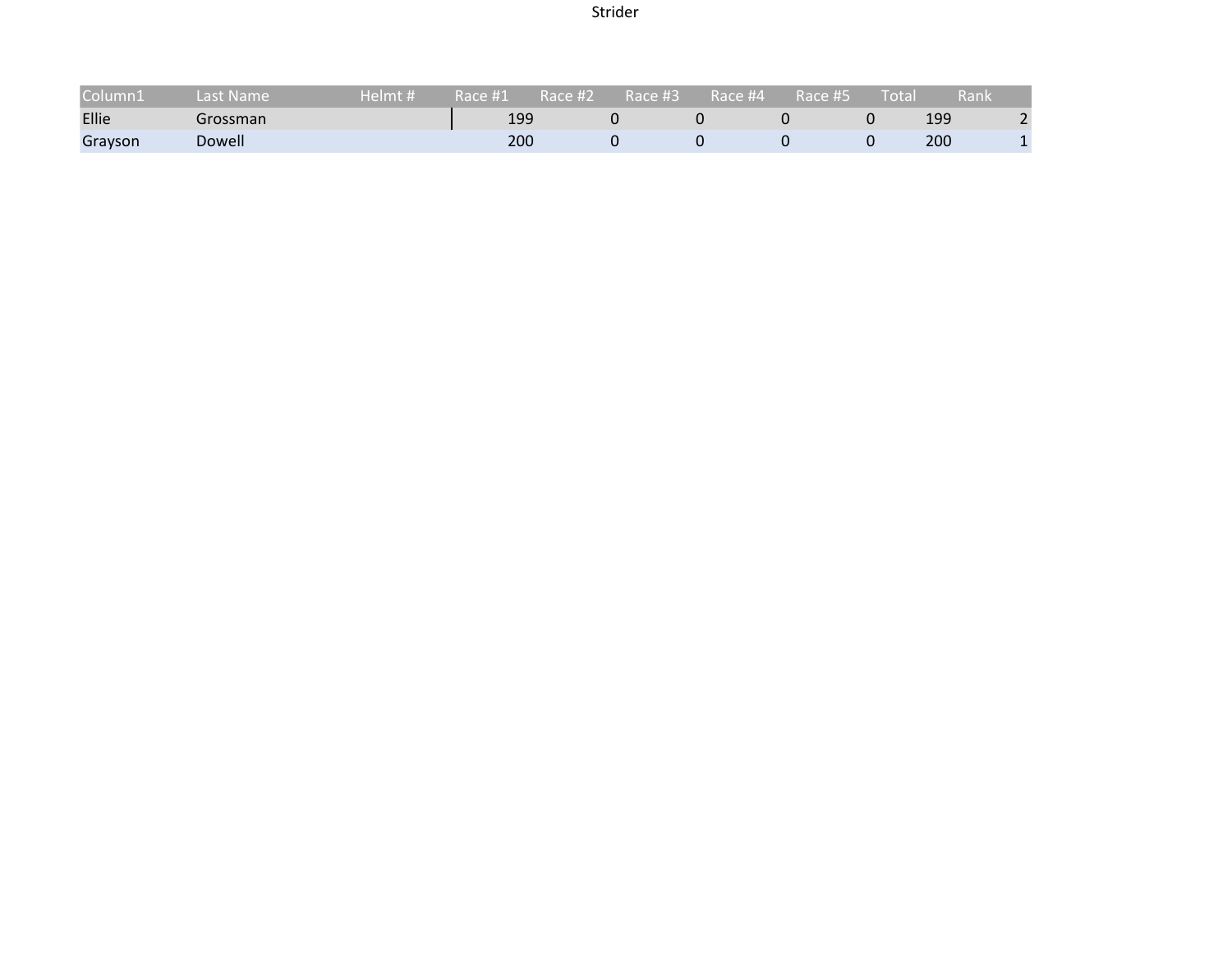## Adult Female

| <b>First Name</b> | Last Name | Helmt # $\sqrt$ | Race #1 Race #2 |     | Race #3 | Race #4 |     | $Race$ #5 | $\blacksquare$ Total $\blacksquare$ | Rank |
|-------------------|-----------|-----------------|-----------------|-----|---------|---------|-----|-----------|-------------------------------------|------|
| Tabby             | Carroll   |                 | 200             | 200 |         |         | 200 | 200       | 800                                 |      |
|                   |           |                 |                 |     |         |         |     |           |                                     |      |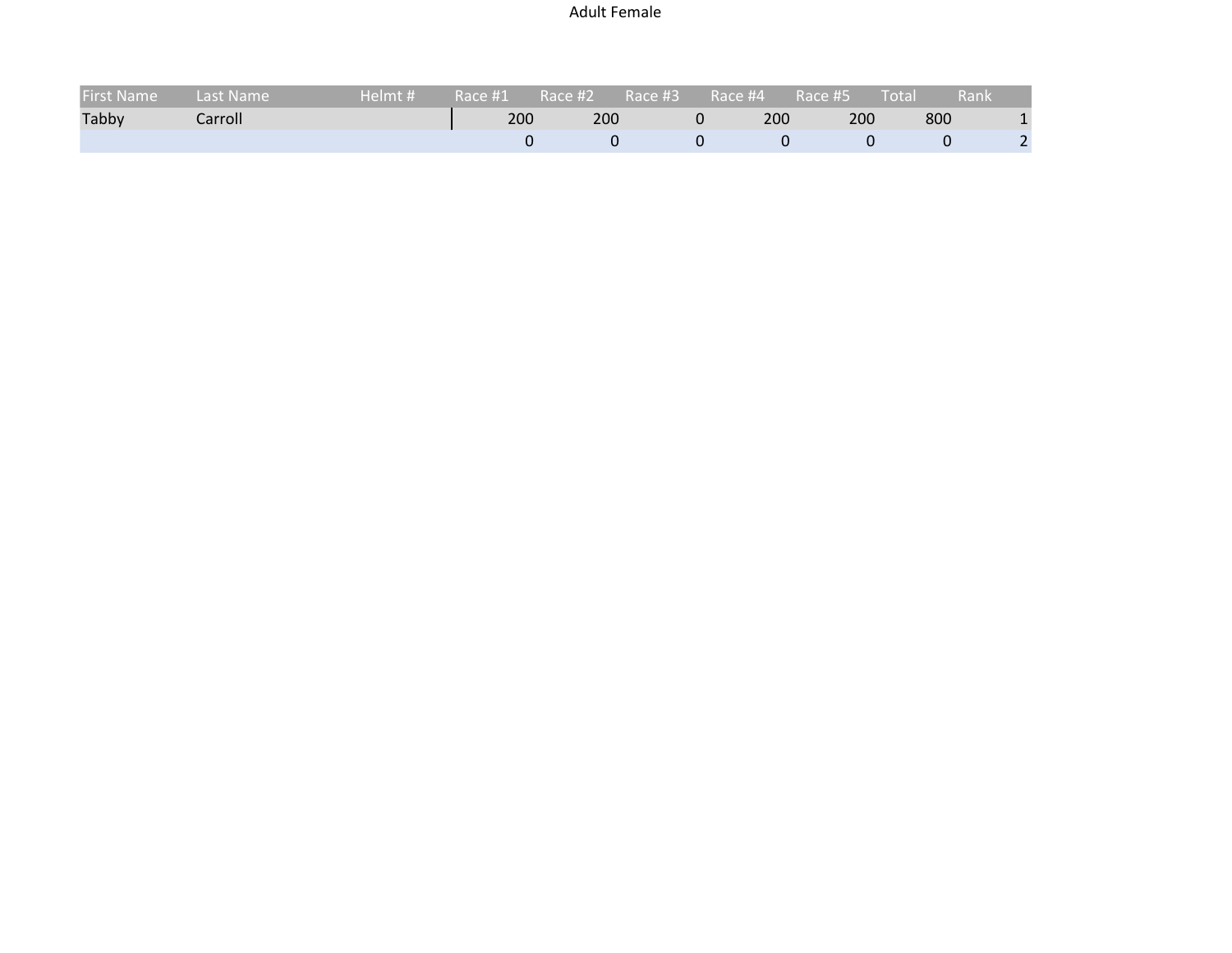| <b>First Name</b> | Last Name | Helmt # | Race #1 | ا Race #2 | Race #3. | Race #4 | Race #5 | Total | Rank |  |
|-------------------|-----------|---------|---------|-----------|----------|---------|---------|-------|------|--|
|                   |           |         |         |           |          |         |         |       |      |  |
| Anna              | Pfister   |         | 200     |           |          |         |         |       | 200  |  |
| Sarah             | Pfister   |         | 199     |           |          |         |         |       | 199  |  |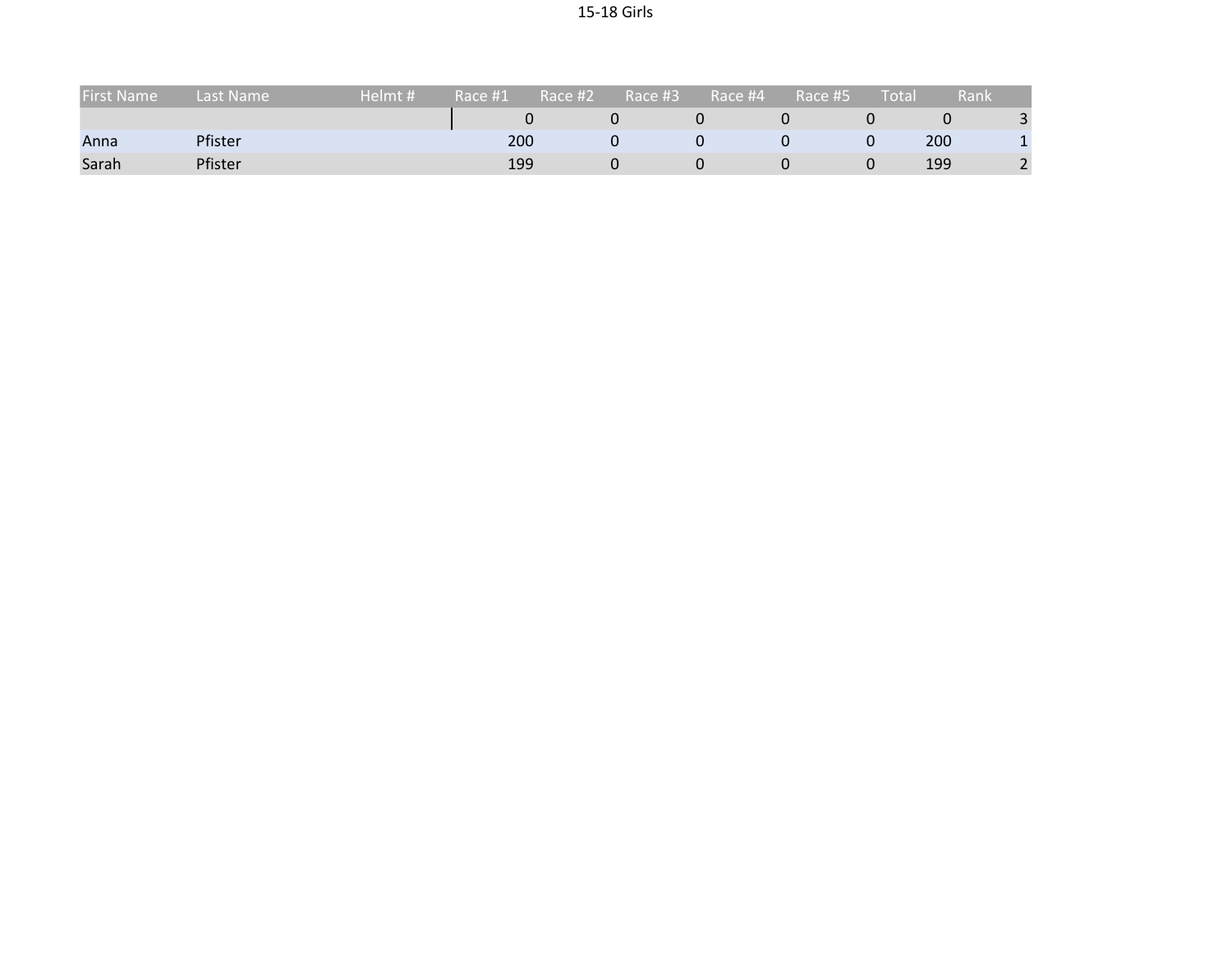## 10 and Under Girls

| <b>First Name</b> | Last Name | Helmt # |  |  |  | Rank |   |
|-------------------|-----------|---------|--|--|--|------|---|
|                   |           |         |  |  |  |      |   |
|                   |           |         |  |  |  |      | Ŧ |